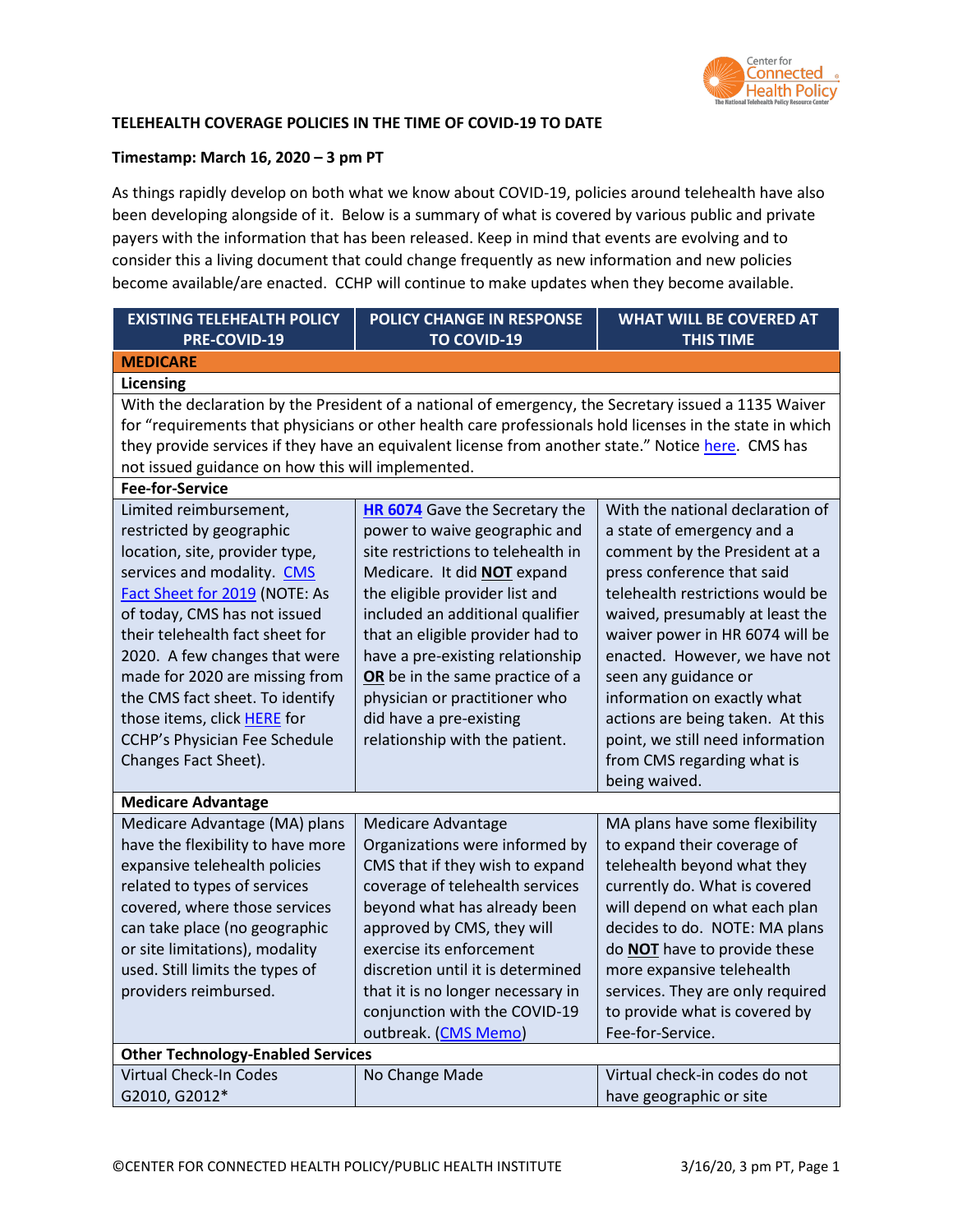

| Can be done synchronously and<br>asynchronously and telephone<br>can be used                                                                                                                                                                        |                                                                                                                                                                                                                                                                                                                                                                        | restrictions attached so they<br>can be used to engage with<br>patients, but the<br>reimbursement amount for<br>these codes is low and are only<br>meant to act as quick check-ins<br>with patients that do not last<br>more than a few minutes.<br>These codes are also only<br>available for established<br>patients, are patient initiated<br>and cannot result from or lead<br>to an E/M service. |
|-----------------------------------------------------------------------------------------------------------------------------------------------------------------------------------------------------------------------------------------------------|------------------------------------------------------------------------------------------------------------------------------------------------------------------------------------------------------------------------------------------------------------------------------------------------------------------------------------------------------------------------|-------------------------------------------------------------------------------------------------------------------------------------------------------------------------------------------------------------------------------------------------------------------------------------------------------------------------------------------------------------------------------------------------------|
| Interprofessional<br>Telephone/Internet/EHR<br>Consultations (eConsult) *<br>99446, 99447, 99448, 99449,<br>99451, 99452                                                                                                                            | No Change Made                                                                                                                                                                                                                                                                                                                                                         | eConsult allows a provider-to-<br>provider consultation. Pays<br>both providers, but check<br>definition for the time needed<br>for each code.                                                                                                                                                                                                                                                        |
| Remote monitoring services: *<br><b>Chronic Care Management</b><br><b>Complex Chronic Care</b><br>Management<br><b>Transitional Care Management</b><br>Remote Physiologic Monitoring<br>Principle Care Management                                   | No Change Made                                                                                                                                                                                                                                                                                                                                                         | These services are not<br>considered "telehealth" services<br>and were never subject to<br>telehealth limitations. They do<br>have other factors that limit<br>how they can be used so make<br>sure you check the definition<br>for the codes.                                                                                                                                                        |
| <b>Online Digital Evaluation (E-</b><br>*Visit) - G2061-2063<br>Online medical Evaluations-<br>99421-99423                                                                                                                                          | No Changes Made                                                                                                                                                                                                                                                                                                                                                        | These services are not<br>considered "telehealth" services<br>and were never subject to<br>telehealth limitations.                                                                                                                                                                                                                                                                                    |
| <b>MEDICAID</b>                                                                                                                                                                                                                                     |                                                                                                                                                                                                                                                                                                                                                                        |                                                                                                                                                                                                                                                                                                                                                                                                       |
| <b>EXISTING TELEHEALTH POLICY</b><br>PRE-COVID-19                                                                                                                                                                                                   | POLICY CHANGE IN RESPONSE<br><b>TO COVID-19</b>                                                                                                                                                                                                                                                                                                                        | <b>WHAT WILL BE COVERED AT</b><br><b>THIS TIME</b>                                                                                                                                                                                                                                                                                                                                                    |
| Telehealth reimbursement<br>policies vary from state to state.<br>If the State Medicaid program<br>has managed care, telehealth<br>reimbursement can vary from<br>plan-to-plan. For Medicaid fee-<br>for-service policies, check<br>CCHP's website. | A Medicaid FAQ was issued<br>stating that state Medicaid<br>programs have broad authority<br>to utilize telehealth within their<br>Medicaid programs including<br>using telehealth or telephonic<br>consultations in place of typical<br>face-to-face requirements when<br>certain conditions are met.<br>States would have to use the<br>Appendix K process for this. | Still developing. Some states<br>have encouraged providers and<br>health plans to utilize telehealth<br>more broadly to provide<br>services but for many states the<br>policies continue to be<br>developing as they navigate this<br>situation.                                                                                                                                                      |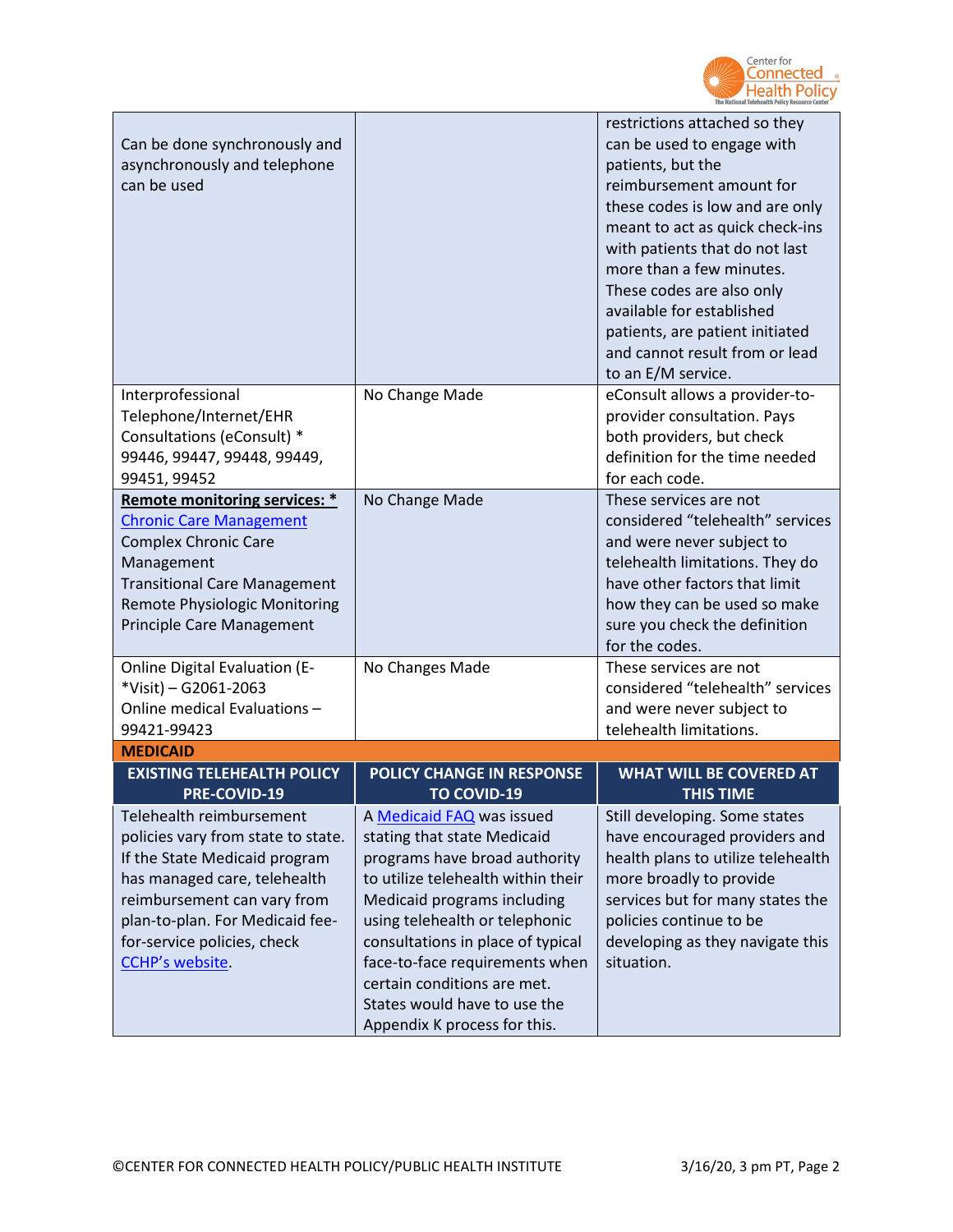

| <b>PRIVATE INSURERS</b>                                         |                                                                                                                                                                                                                                                                                                                                                                                                                                                                                                |                                                                                                                                                                                                                                            |  |  |
|-----------------------------------------------------------------|------------------------------------------------------------------------------------------------------------------------------------------------------------------------------------------------------------------------------------------------------------------------------------------------------------------------------------------------------------------------------------------------------------------------------------------------------------------------------------------------|--------------------------------------------------------------------------------------------------------------------------------------------------------------------------------------------------------------------------------------------|--|--|
| <b>EXISTING TELEHEALTH POLICY</b><br><b>PRE-COVID-19</b>        | <b>POLICY CHANGE IN RESPONSE</b><br><b>TO COVID-19</b>                                                                                                                                                                                                                                                                                                                                                                                                                                         | <b>WHAT WILL BE COVERED AT</b><br><b>THIS TIME</b>                                                                                                                                                                                         |  |  |
| Coverage varied from payer-to-<br>payer, depending on the plan. | Several health plans have<br>announced that they will make<br>telehealth more widely<br>available or offering telehealth<br>services for free for a certain<br>period of time. Some of the<br>announcements have come<br>from Aetna, Cigna and<br><b>BlueShield BlueCross.</b><br>Additionally, Vice President<br>Pence had announced that he<br>had secured a commitment<br>from the health plans to cover<br>telehealth services, but no<br>details or which plans had<br>agreed were given. | Still developing. Few details<br>have been given and would<br>require individuals to inquire<br>with their insurer what is<br>exactly covered. Some links to<br>the announcements:<br>Aetna<br><b>Cigna</b><br><b>BlueShield BlueCross</b> |  |  |

## *\* See [CCHP's Introductory Billing Guide to Medicare Fee-for-Service.](https://www.cchpca.org/sites/default/files/2020-01/Billing%20Guide%20for%20Telehealth%20Encounters_FINAL.pdf)*

# **FQHCS/RHCS – How can I use telehealth?**

| <b>MEDICARE</b>                   | <b>MEDICAID</b>                  | <b>PRIVATE PAYER</b>          |
|-----------------------------------|----------------------------------|-------------------------------|
| FQHCs and RHCs can only act as    | This will vary from state-to-    | Will vary from payer-to-payer |
| the originating site for          | state, with some states allowing | and state-to-state.           |
| telehealth delivered services.    | FQHCs and RHCs to act as         |                               |
| The geographic and site           | distant site providers, and some |                               |
| limitations will still apply with | allowing them to receive their   |                               |
| only certain exceptions that      | PPS rate, and others not. Some   |                               |
| were in place prior to COVID-19.  | states prohibit FQHCs and RHCs   |                               |
| <b>FQHCs and RHCs can utilize</b> | from acting as the distant site  |                               |
| some of the technology-           | provider but may allow them to   |                               |
| enabled services to treat         | be originating sites. Other      |                               |
| patients such as the virtual      | states are silent. Check CCHP's  |                               |
| check-in and some of the          | 50 State Report or your state    |                               |
| chronic care management           | Medicaid program.                |                               |
| codes but not others like         |                                  |                               |
| eConsult. For these technology-   |                                  |                               |
| enabled codes, FQHCs and RHCs     |                                  |                               |
| will receive a fee-for-service    |                                  |                               |
| rate, not the PPS rate.           |                                  |                               |

### **State Actions**:

**California** –